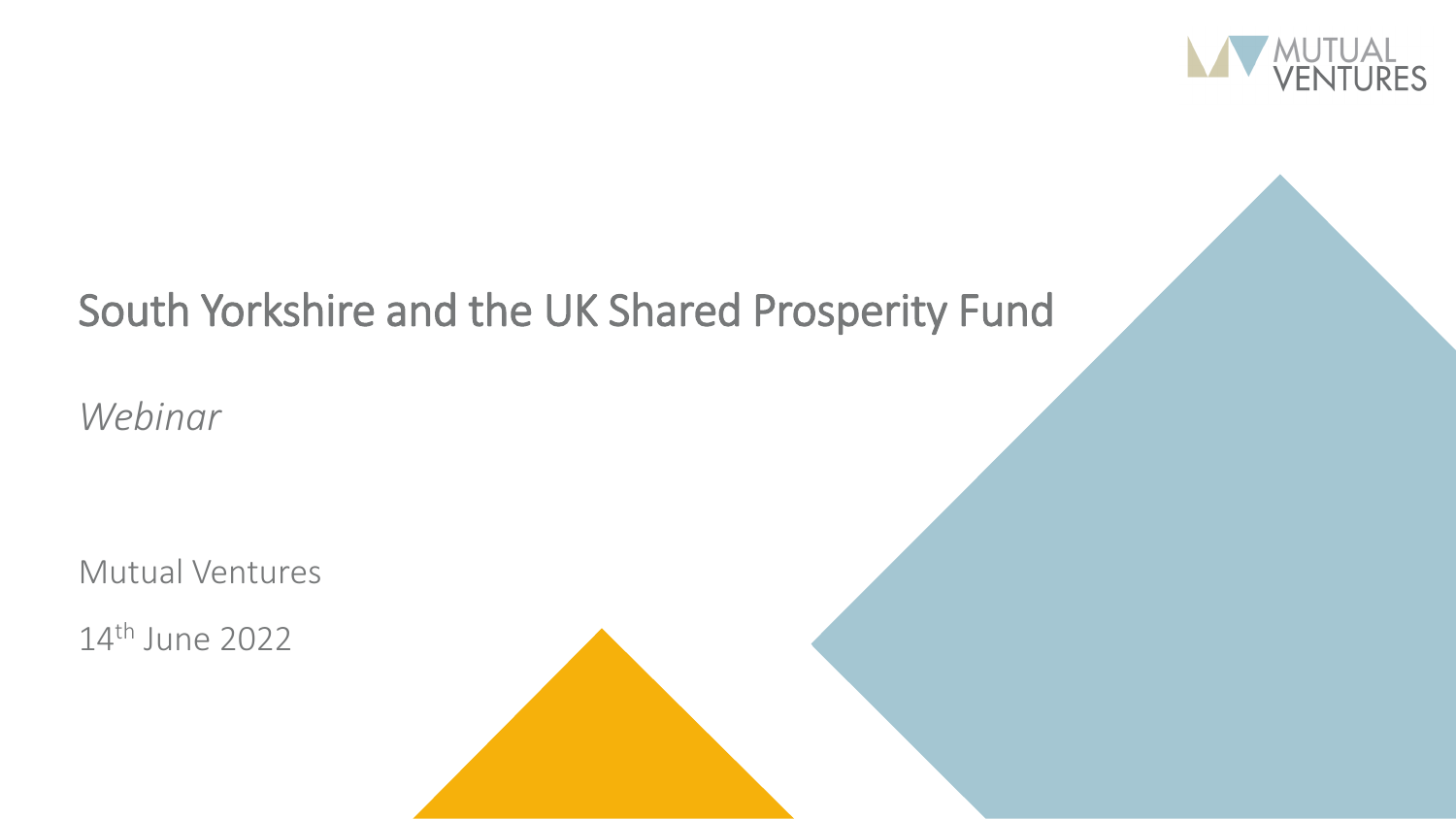



- 1. Provide a briefing on the SPF Programme and what it means
- 2. Describe how South Yorkshire is developing its investment plan
- 3. Ensure all stakeholders are aware of how they can feed in views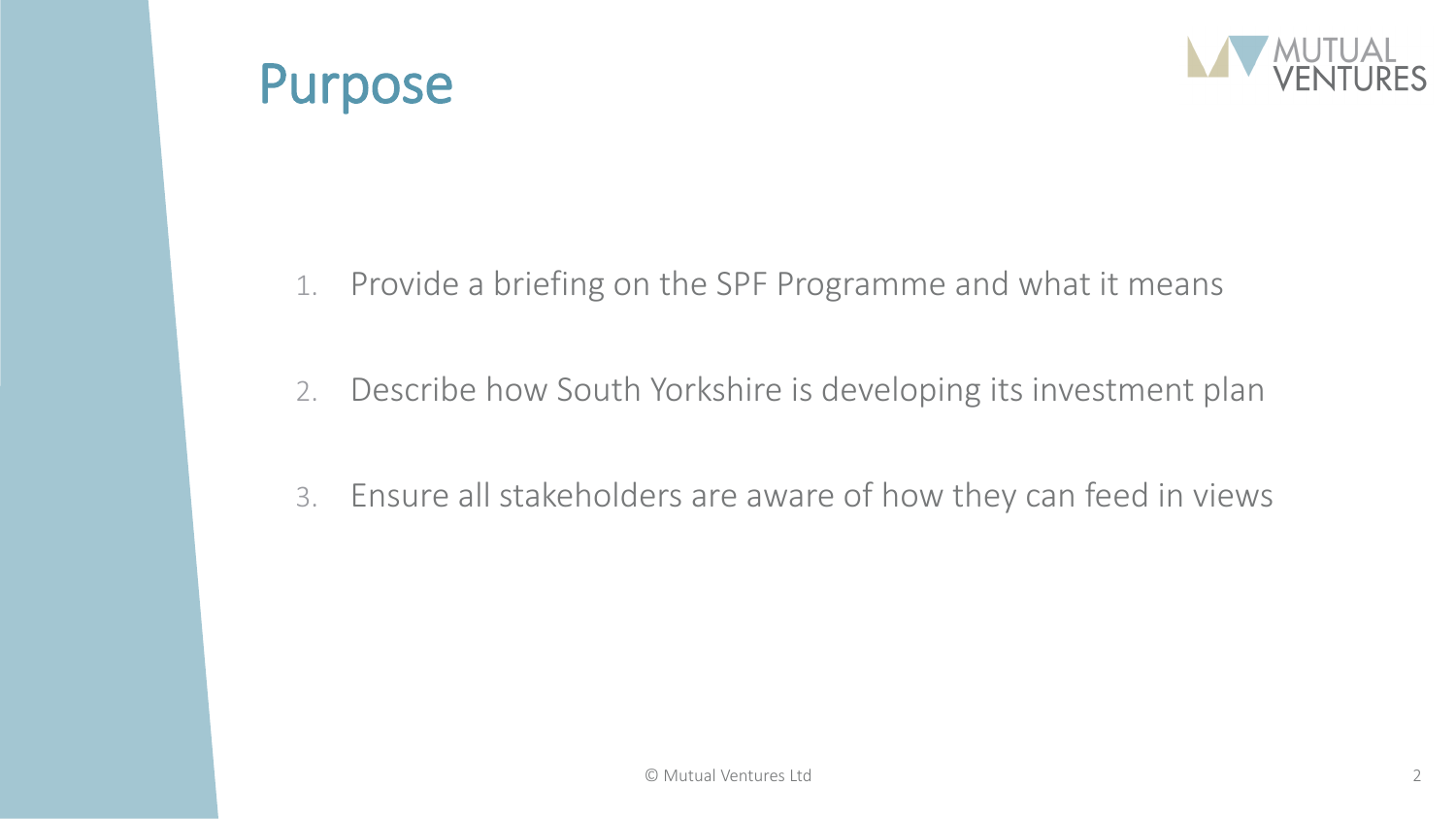

# UK Shared Prosperity Fund overview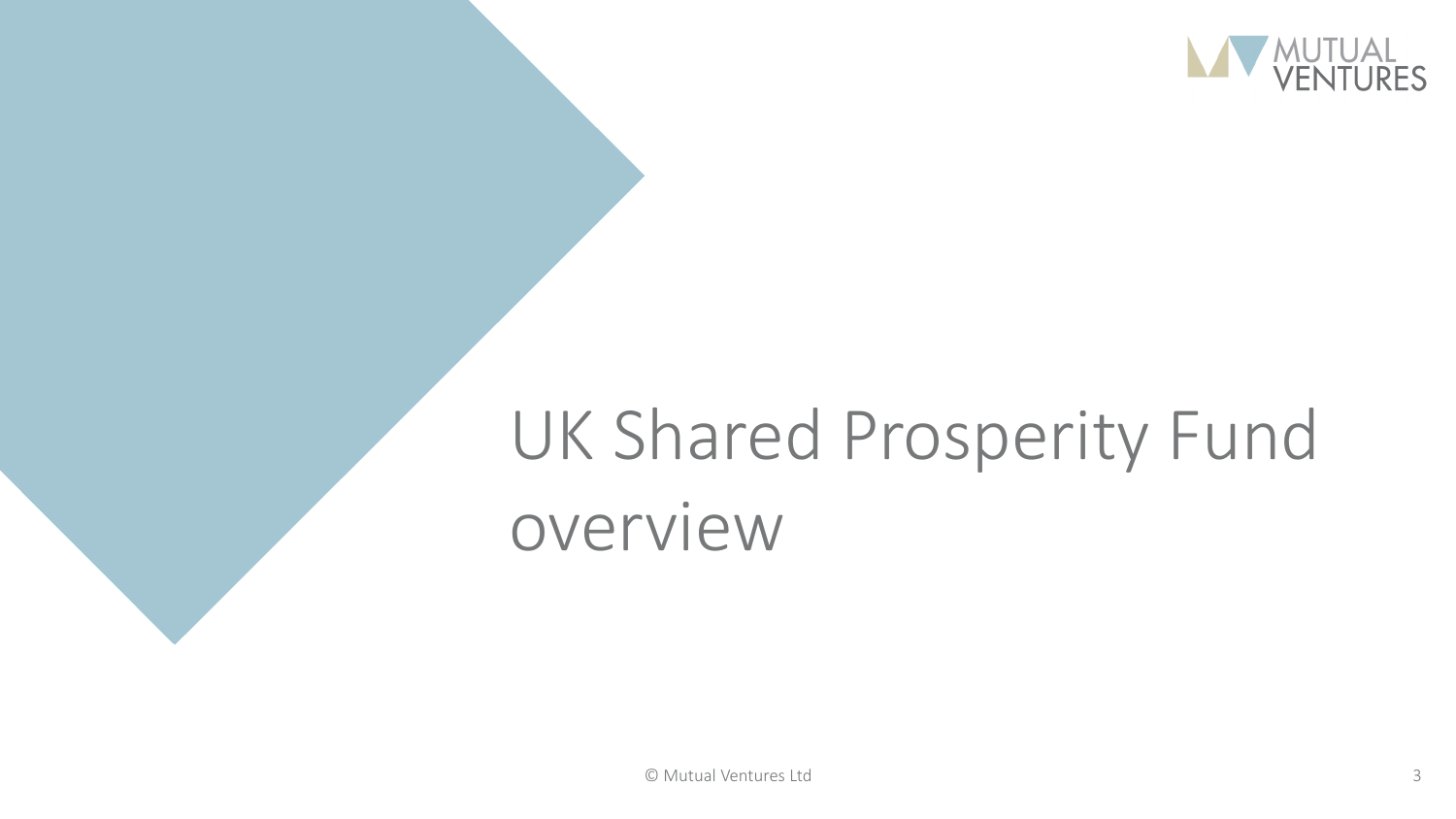



### Build pride in place + increase life chances

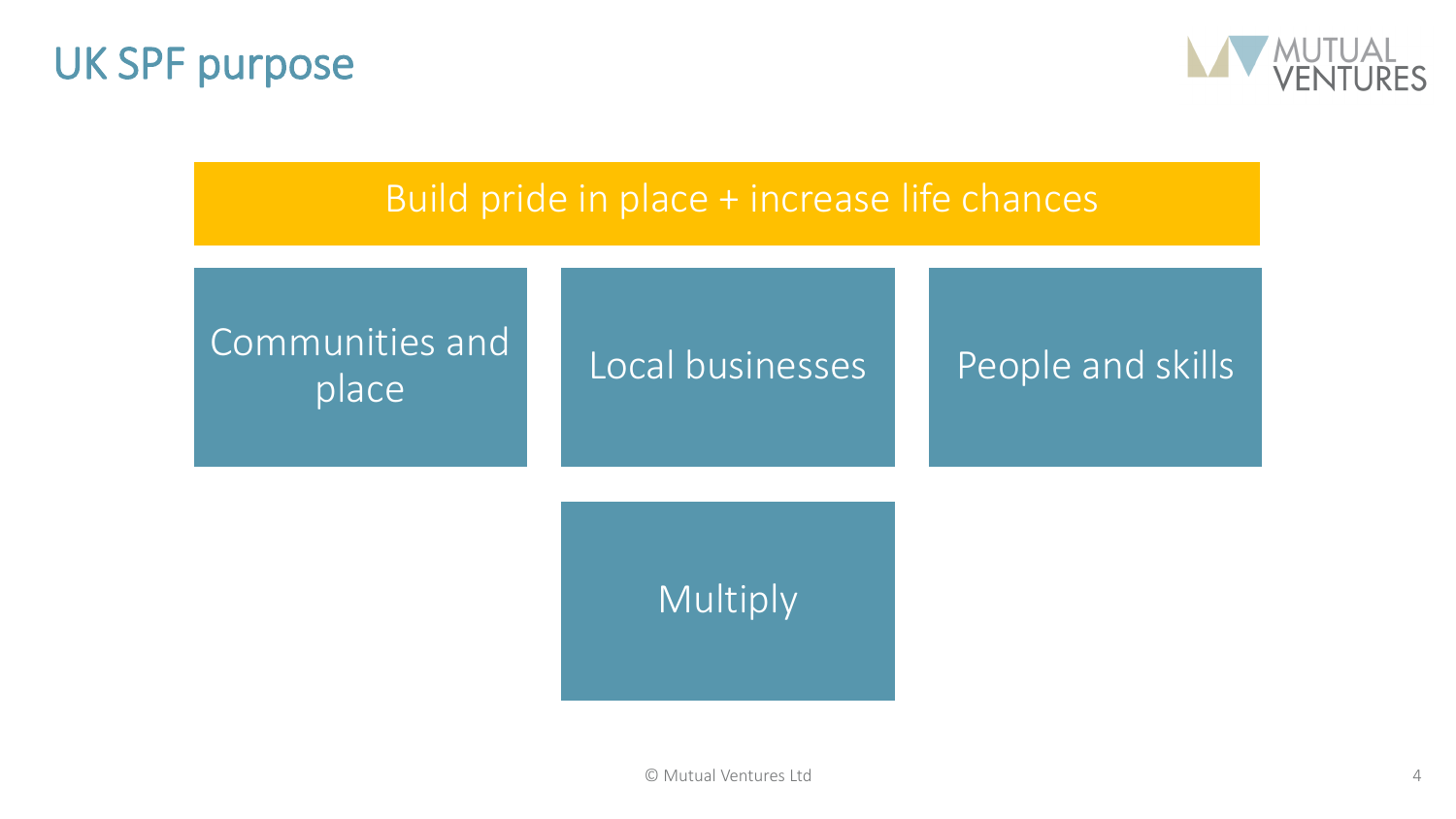## Investment Plan structure



Local evidence of opportunities and challenges through the lens of the three investment priorities for UKSPF.



Communities and place



- Supporting local businesses
- People and skills

### Local context **Interventions and** outcomes

Elements selected from the menu of options:

- Places need to choose from 41 interventions. Bespoke interventions can be added but will be subject to closer scrutiny.
- **v** Common outputs and outcomes indicators, set out for each intervention.

01 02 02 03

#### **Delivery**

- Approach to delivery and governance, including stakeholder engagement and collaboration with other places;
- **v** Expenditure and deliverables: spend profile for the three years, outputs and outcomes figures;
- Capability and resource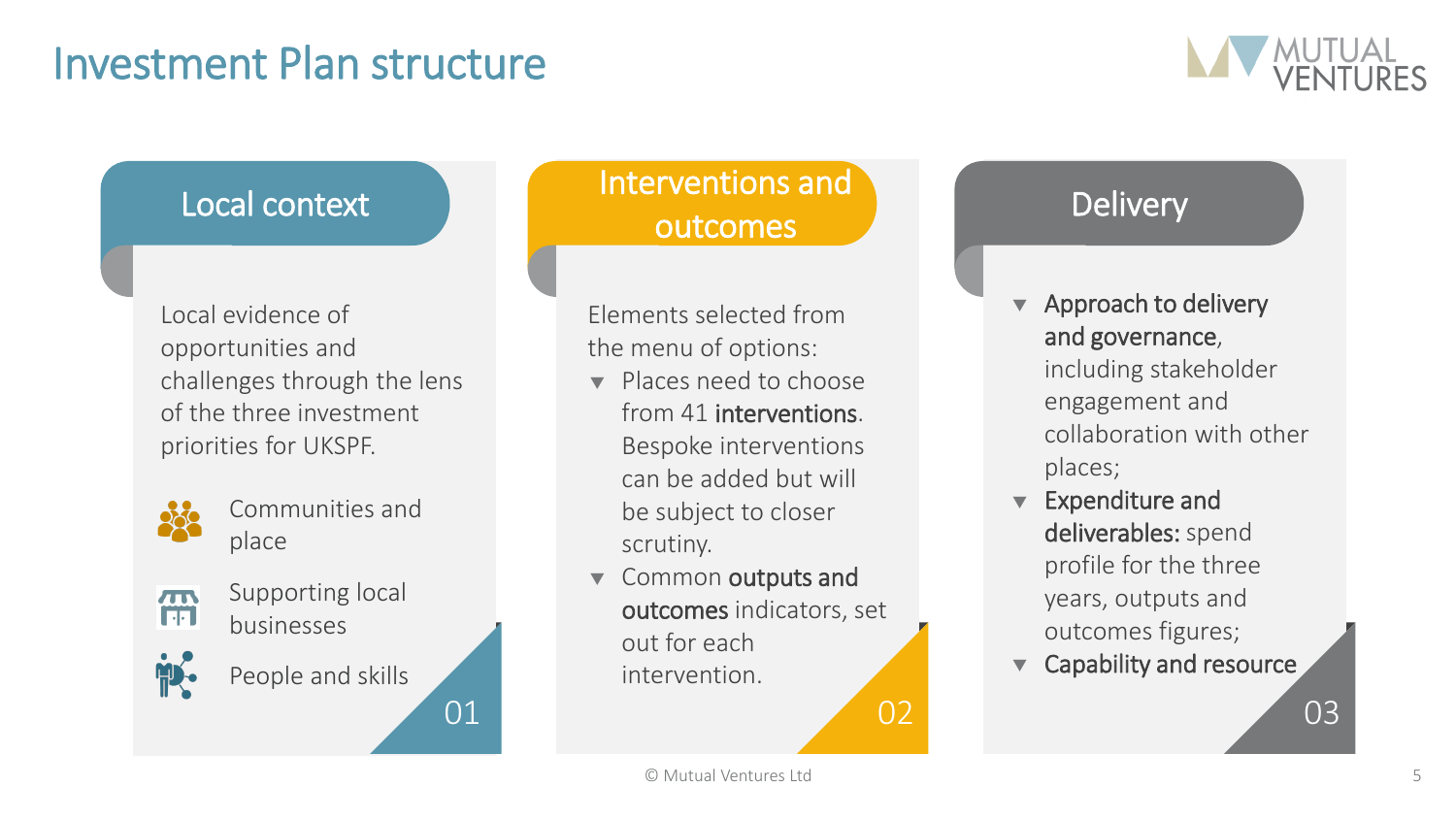## Timeline



### Investment plan submission

Investment plan submissions window is open from 30 June 2022 to 1 August 2022. Submission is required via the investment plans portal (online).

First payments expected to lead local authorities from October 2022 (once the local investment plan has been signed off).

#### First payments Funding period

The Fund can support interventions that run from 1 April 2022 to March 2025.

Funding for skills available from 2024-2025 (exception: when current provision delivered by community organisations is at significant risk of ending due to the end of EU funds).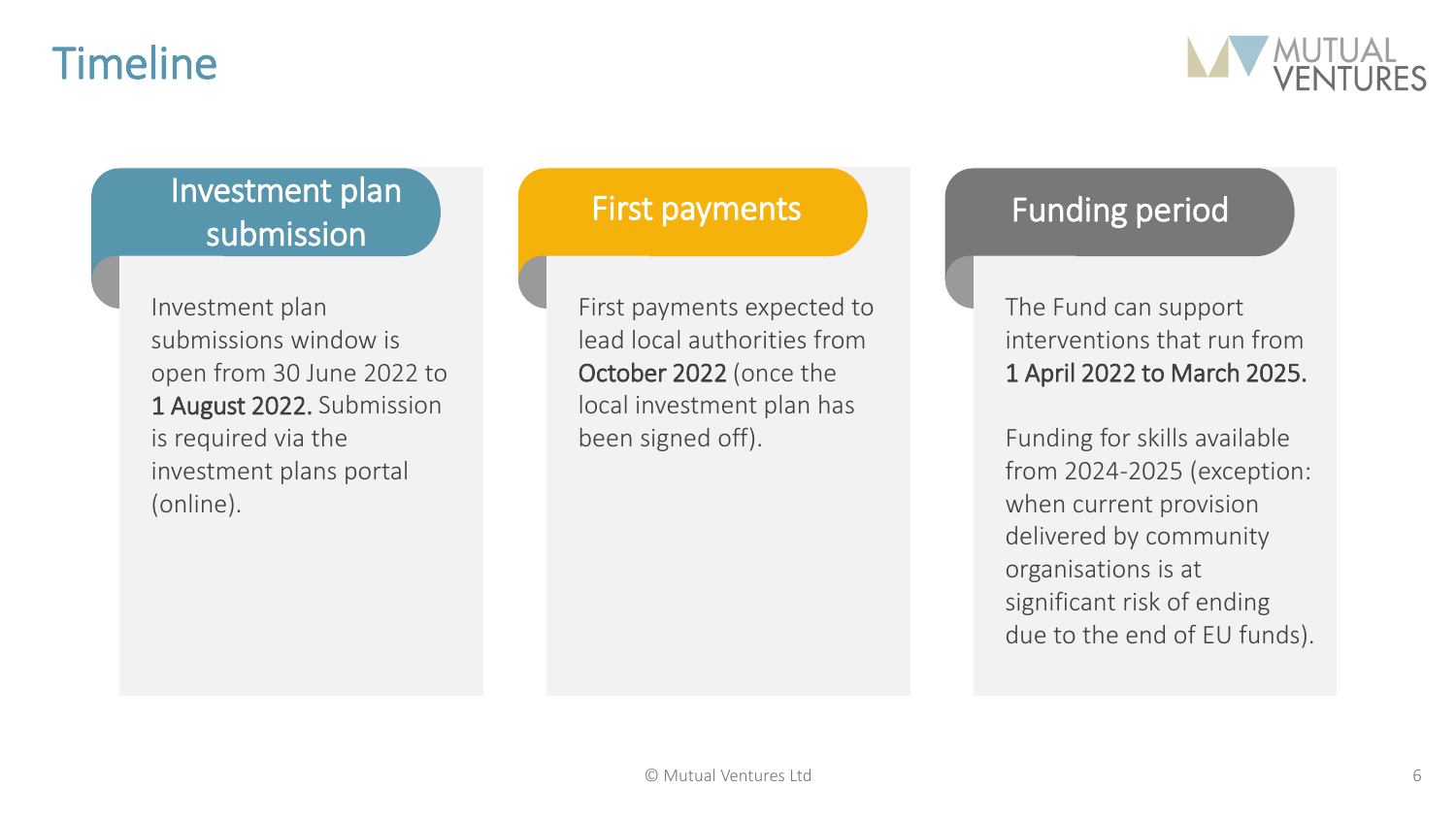## Funding



South Yorkshire MCA's allocation is £38,906,130.

Any underspend each FY is returned.

Match funding will not be required or assessed. However, local authorities are strongly encouraged to consider it.

### Allocation Match funding Allocation Capital / revenue split

Each place must identify a minimum percentage of capital funding in line with the overall percentages at UKSPF level: Y1 – 10%, Y2 – 13%, Y3 – 20%.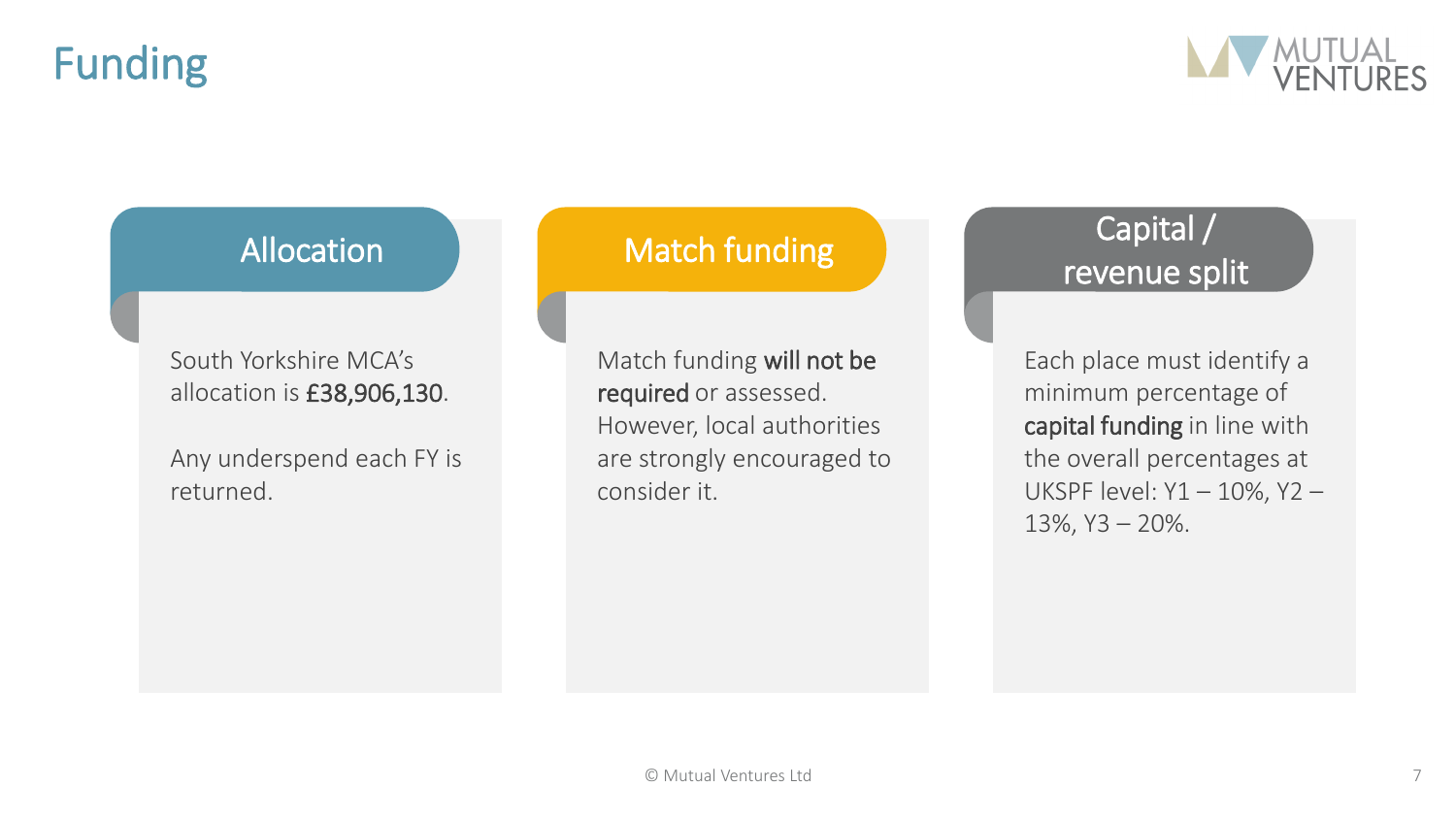

## **Other** considerations



**A**=U



Partnership working: Authorities can determine the most appropriate scale for each intervention. Working with other places is strongly encouraged.



Alignment with other policies and plans: Show contribution to net zero and natural capital, wider Levelling Up activity and overall local economic strategies.



Alignment with other funding schemes: Alignment with wider funding landscape, particular, complementary interventions.

Devolved decision -making: SYMCA carries accountability for outcomes but is keen that spend decisions are held at Borough -level as far as possible.



Monitoring and evaluation: Broad objectives aligned to Levelling Up missions. Authorities advised to design their own evaluations. More details to be published around implementation.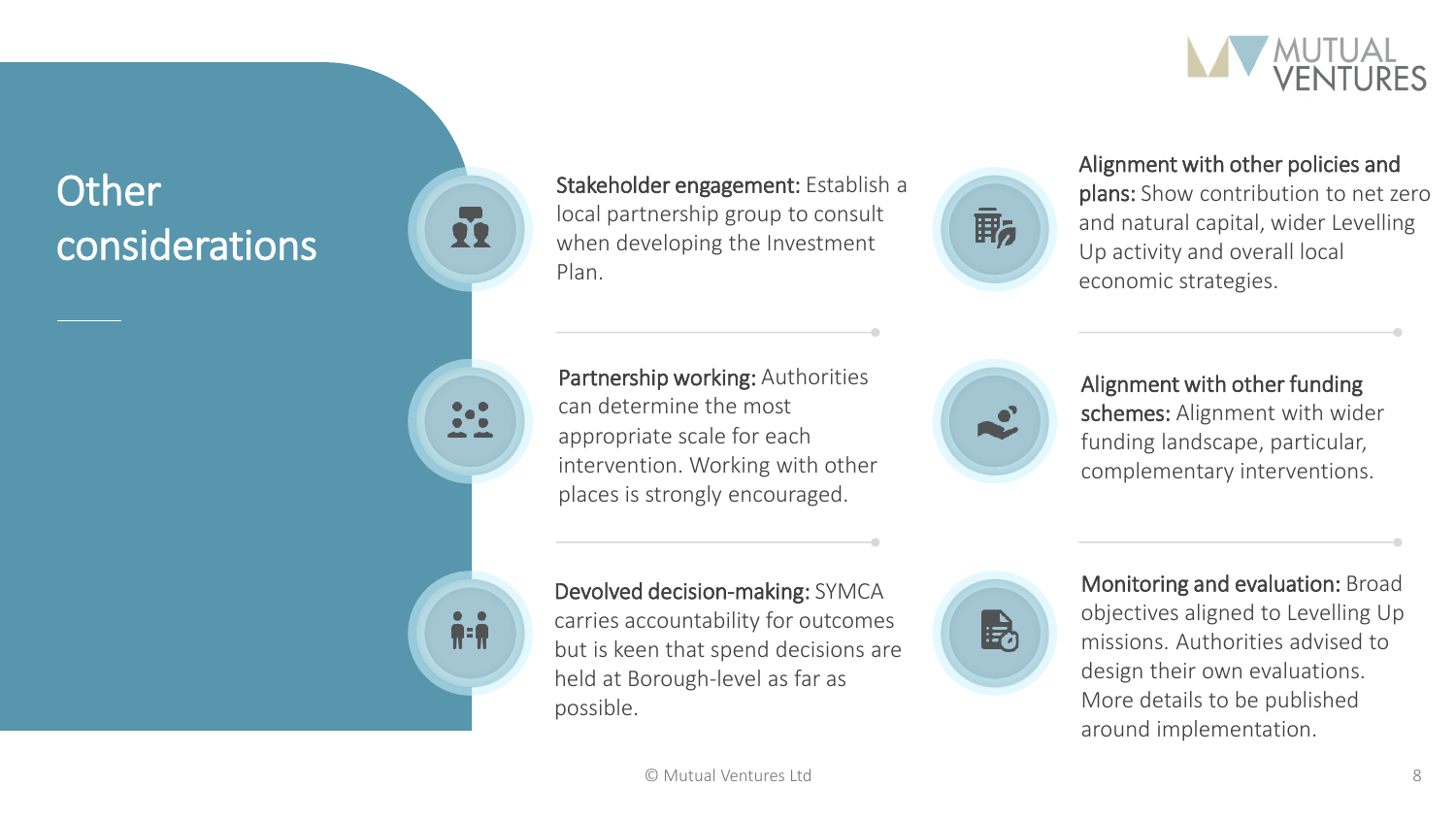

#### The whole programme is aligned to to Mission 9: Pride in Place risen

By 2030, pride in place, such as people's satisfaction with their town centre and engagement in local culture and community, will have risen in every area of the UK, with the gap between the top performing and other areas closing.

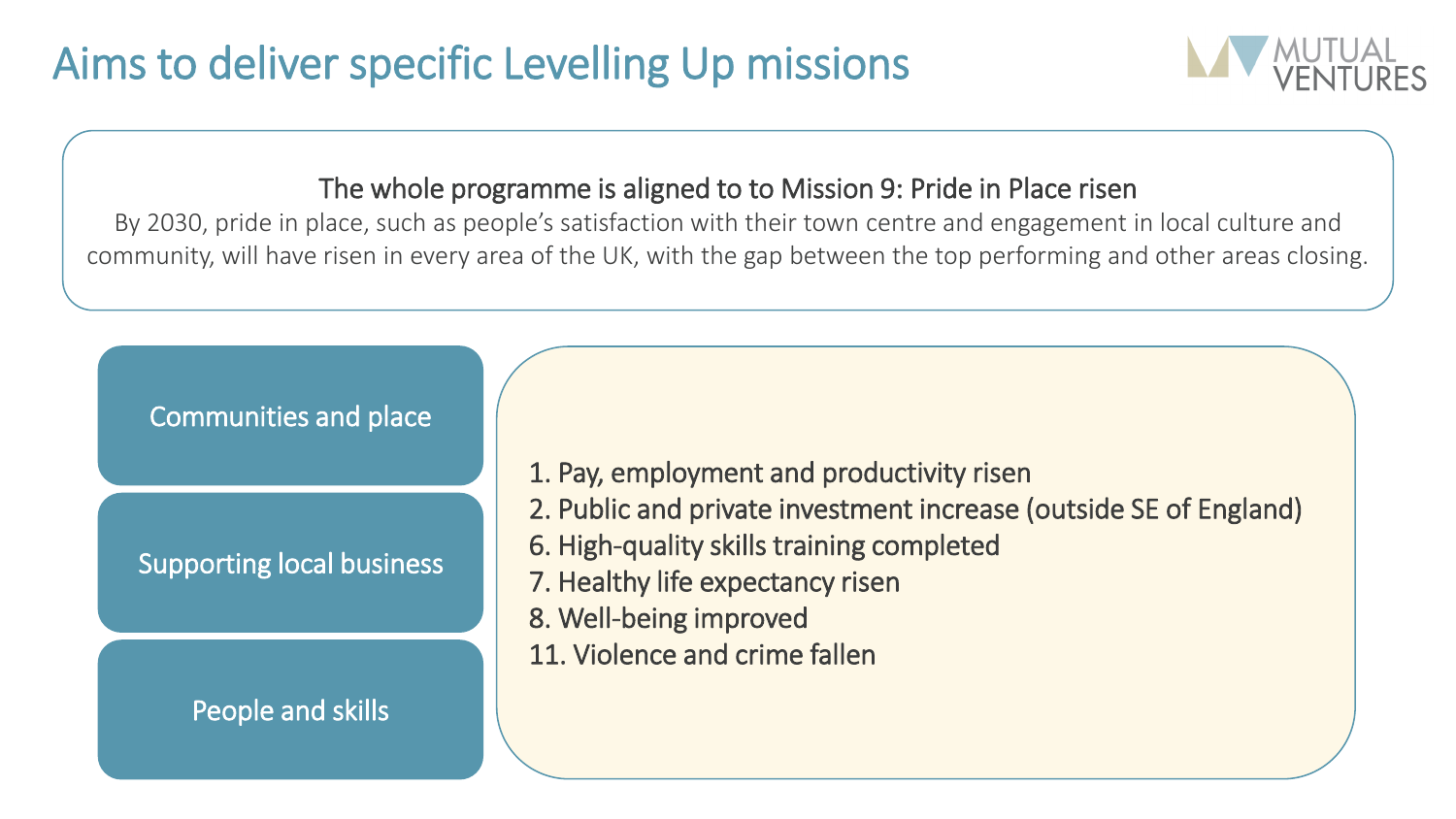## How the funding gets spent



#### 03 Joint venture between the Council and a third party organisation X 02 05 Procurement of service 具 provision 01 06 Local authorities Direct Council inwill have flexibility  $\mathbf{R}$ R house delivery over how they deliver the Fund Direct delivery role entitled and the Enabling role Enabling role

#### 04

Loans to organisations or businesses (in limited circumstances, subject to close scrutiny)

> Grants to public, private or third sector organisations (competition process managed by the Council)

Community-led local development grants (competition process managed by the Council but local communities get final say on funding decisions)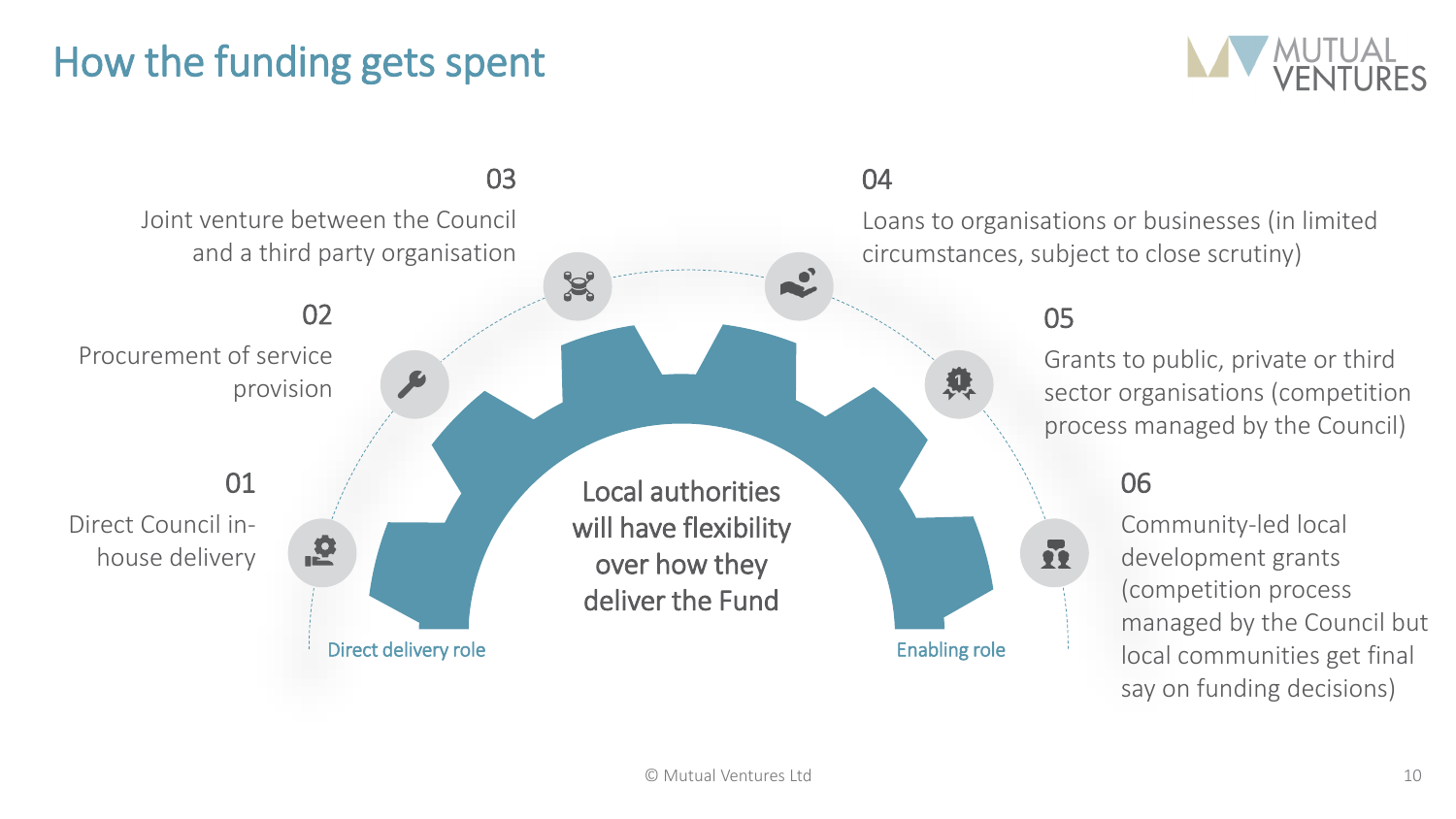

# How South Yorkshire is developing its investment plan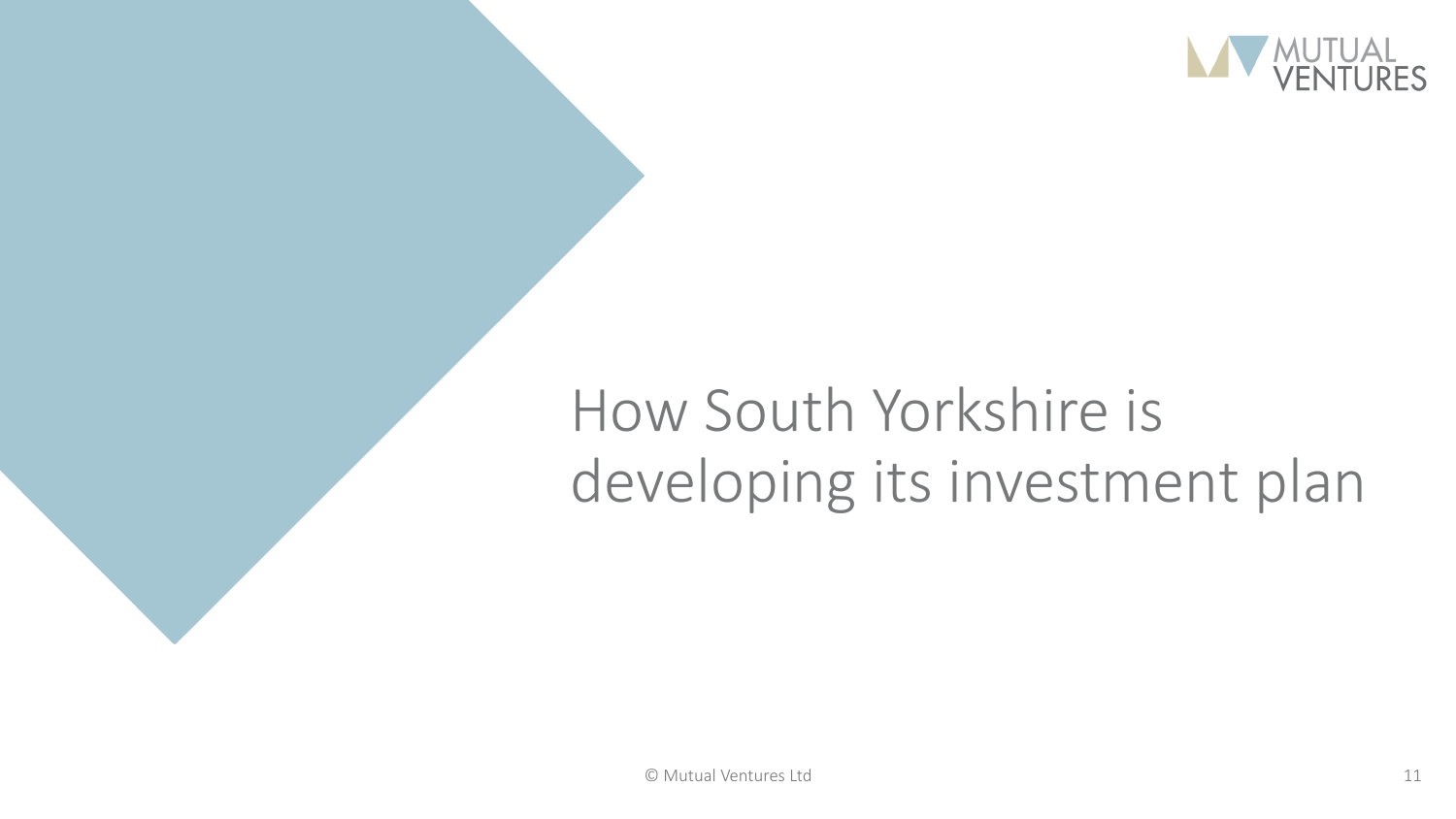

| <b>LOCAL</b><br><b>CHALLENGES</b> | <b>INTERVENTIONS</b>                                               | <b>OUTPUTS</b>                                                  | <b>OUTCOMES</b>                                   | <b>STRATEGIC</b><br><b>IMPACT</b>                                                    |
|-----------------------------------|--------------------------------------------------------------------|-----------------------------------------------------------------|---------------------------------------------------|--------------------------------------------------------------------------------------|
| _ocal<br>business                 | Business<br>e.g. Enhanced<br>business support                      | e.g. Investment in<br>targeted support                          | e.g. More jobs, more<br>businesses, faster growth | SOUTH YORKSHIRE<br><b>SYMCA</b><br>MAYORAL<br>Combined<br>Authority<br>$\mathcal{L}$ |
| People and<br>skills              | People<br>nd skills<br>e.g. Target<br>specific skills gaps<br>and: | e.g. Support specific<br>training programmes                    | e.g. Support more<br>adults to access work        | Doncaster                                                                            |
| Communities<br>and place          | Communities<br>and place<br>e.g. Address cost<br>of living         | e.g. Grants to<br>organisations helping<br>counter fuel poverty | e.g. Reduce impact of<br>cost of living crisis    | Rotherham<br><b>Sheffield</b><br><b>City Council</b>                                 |
|                                   |                                                                    |                                                                 |                                                   |                                                                                      |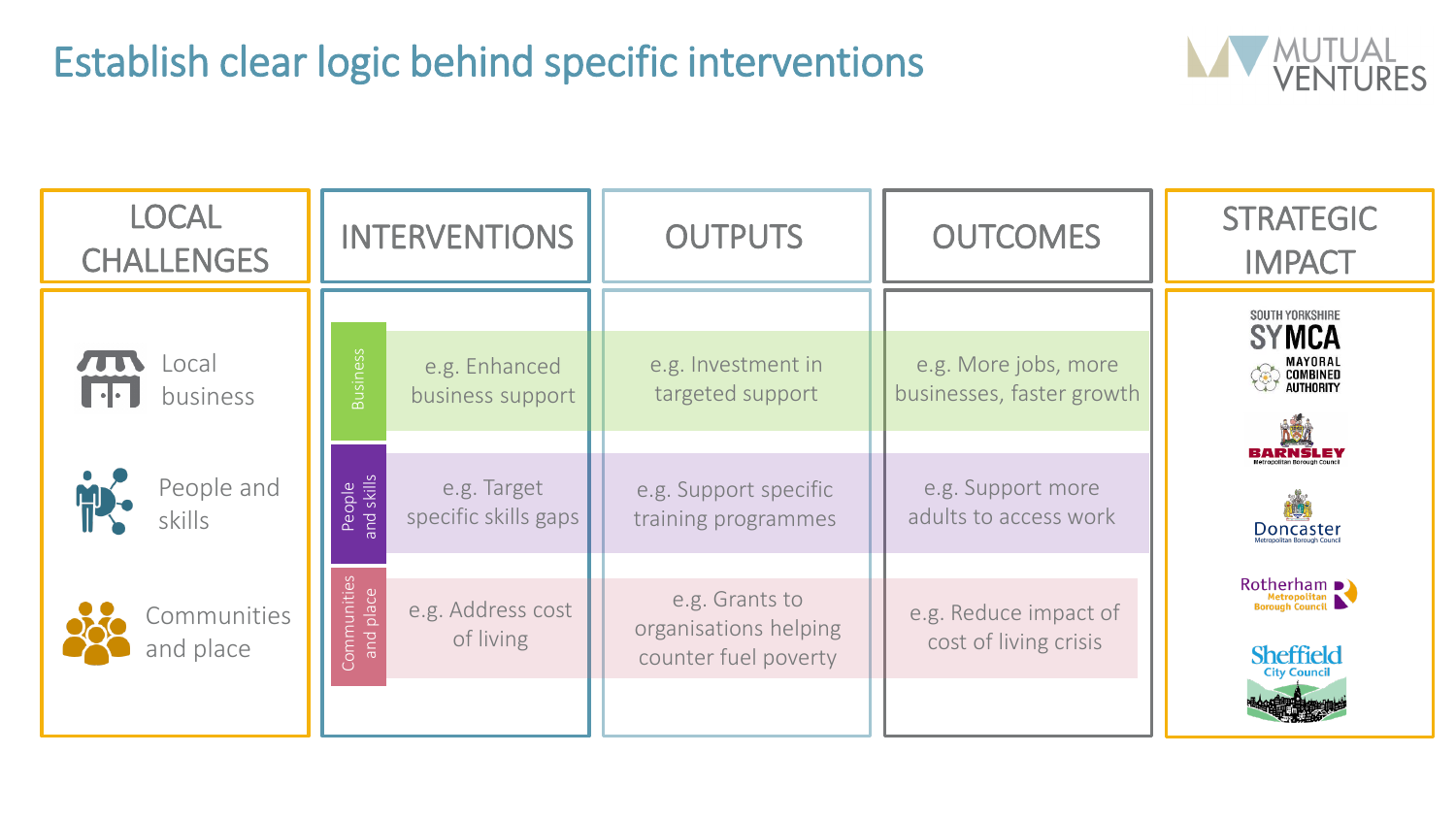## Engaging local partners and stakeholders



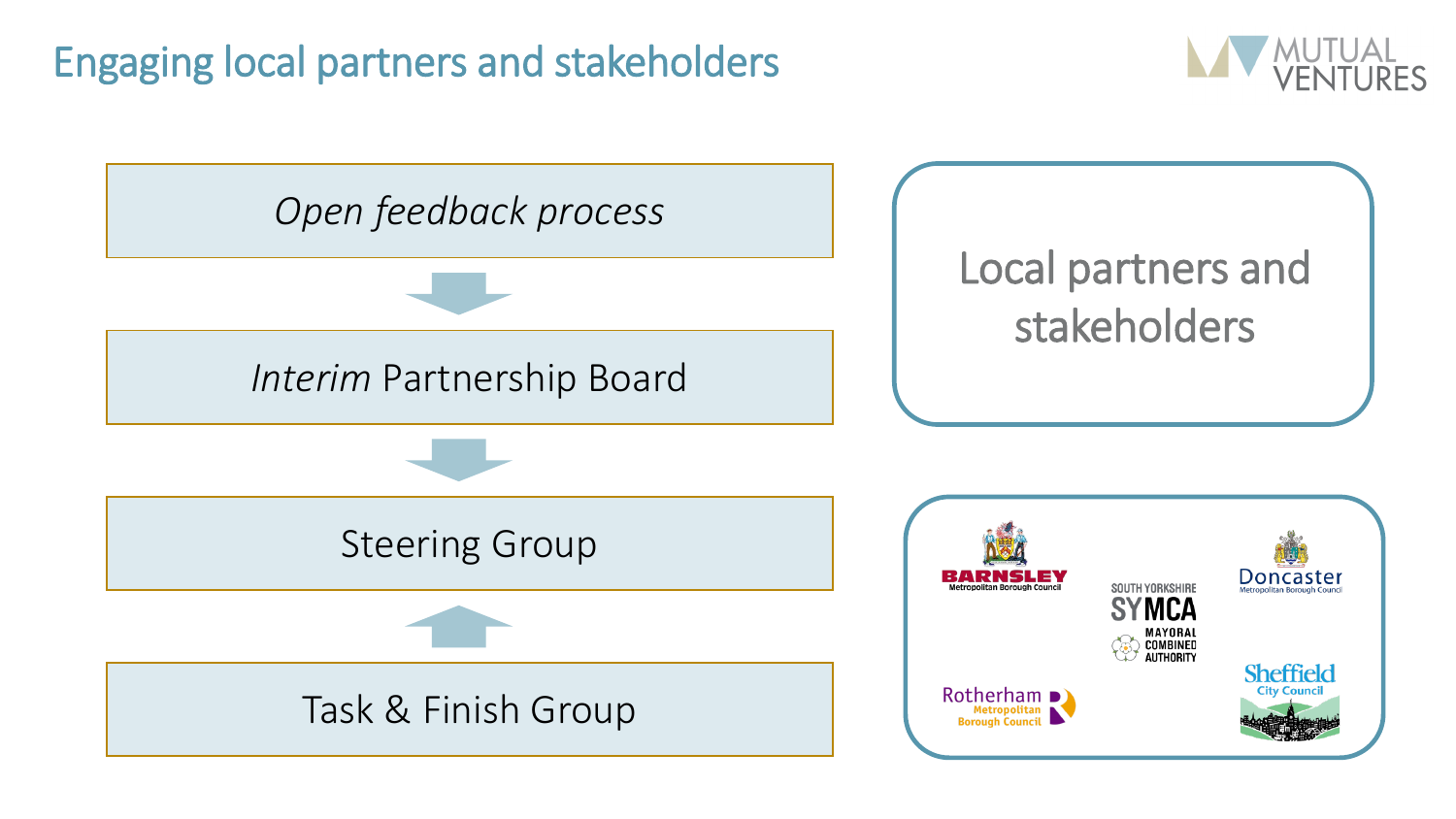## SPF response timescale



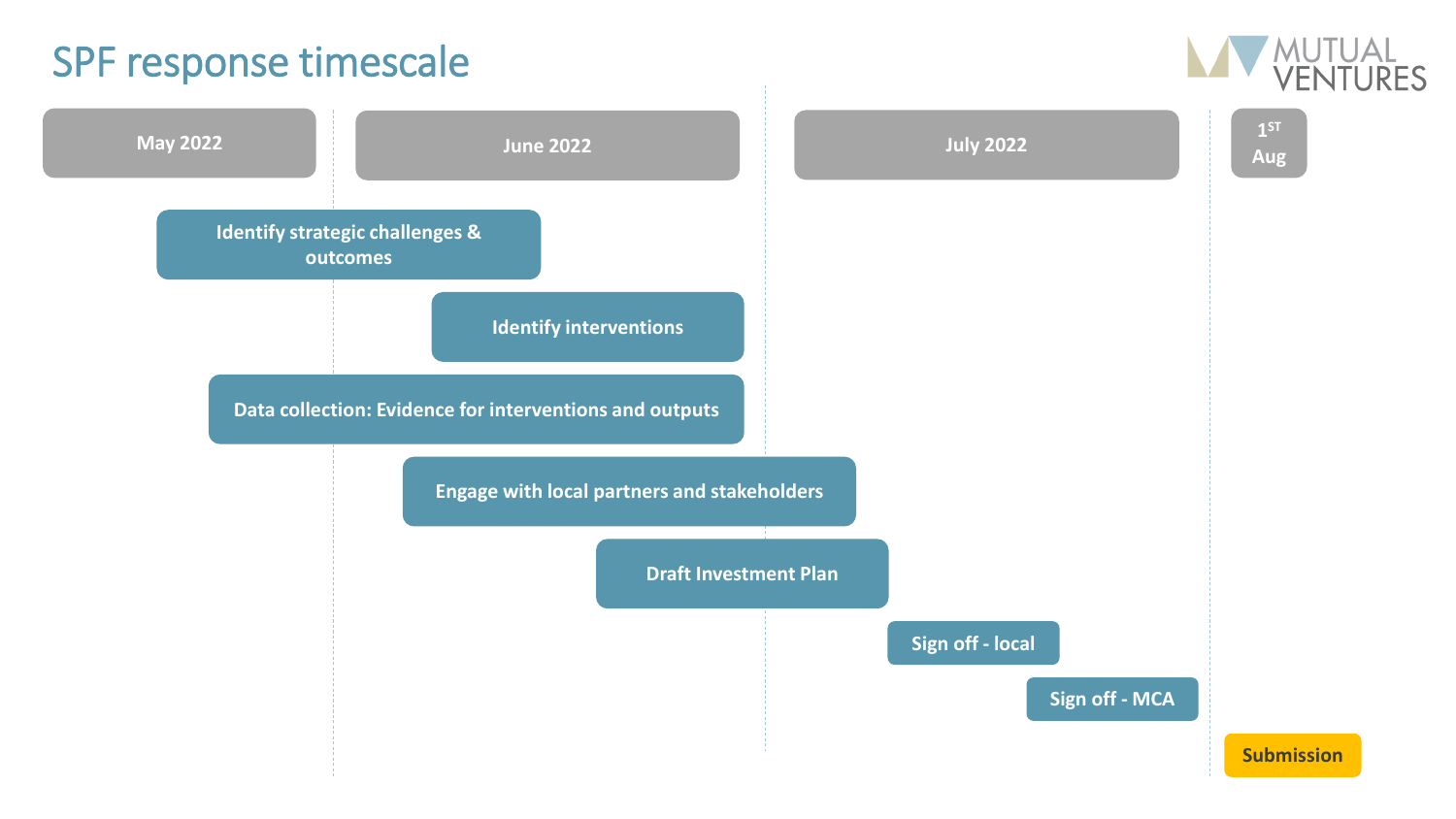

# How you can contribute